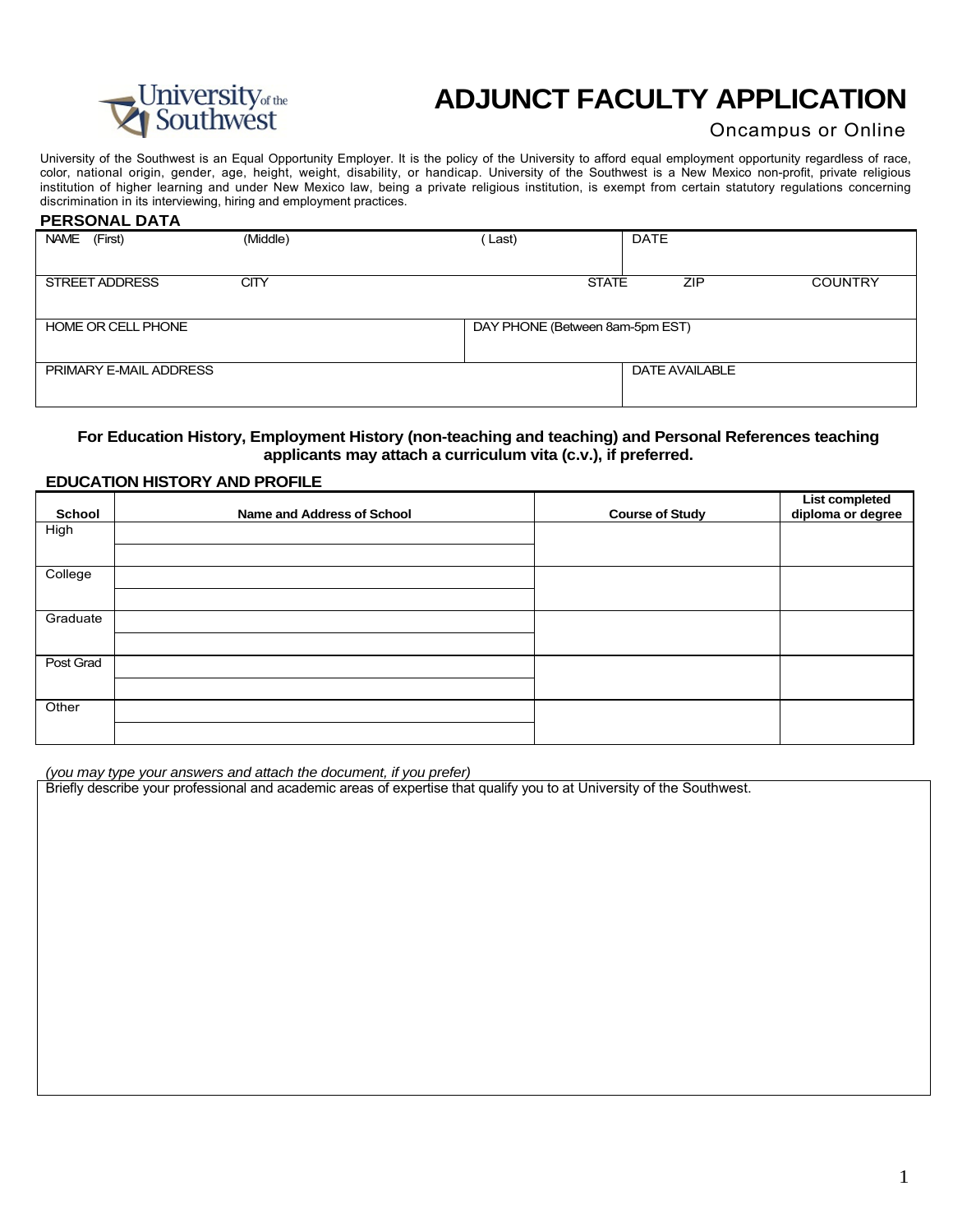## **EMPLOYMENT HISTORY**

List present and past employment, beginning with the most recent

|                             |                            | <b>Dates</b>               |    |                                                |
|-----------------------------|----------------------------|----------------------------|----|------------------------------------------------|
| <b>Employer and Address</b> | <b>Title/Position Held</b> | <b>From</b>                | Τo | <b>Reason for Leaving</b>                      |
|                             |                            |                            |    |                                                |
|                             |                            |                            |    |                                                |
|                             |                            |                            |    |                                                |
| Supervisor                  | Phone                      | prior work experience? Yes |    | May we contact this employer concerning<br>No. |

|                             |                            | <b>Dates</b>                                                                       |    | <b>Reason for Leaving</b> |
|-----------------------------|----------------------------|------------------------------------------------------------------------------------|----|---------------------------|
| <b>Employer and Address</b> | <b>Title/Position Held</b> | <b>From</b>                                                                        | То |                           |
|                             |                            |                                                                                    |    |                           |
|                             |                            |                                                                                    |    |                           |
|                             |                            |                                                                                    |    |                           |
|                             |                            |                                                                                    |    |                           |
| Supervisor                  | Phone                      | May we contact this employer concerning<br>prior work experience? Yes<br><b>No</b> |    |                           |
|                             |                            |                                                                                    |    |                           |

|                             |                            | <b>Dates</b>                                                                |    |                           |  |
|-----------------------------|----------------------------|-----------------------------------------------------------------------------|----|---------------------------|--|
| <b>Employer and Address</b> | <b>Title/Position Held</b> | <b>From</b>                                                                 | То | <b>Reason for Leaving</b> |  |
|                             |                            |                                                                             |    |                           |  |
|                             |                            |                                                                             |    |                           |  |
|                             |                            |                                                                             |    |                           |  |
|                             |                            |                                                                             |    |                           |  |
| Supervisor                  | Phone                      | May we contact this employer concerning<br>prior work experience? Yes<br>No |    |                           |  |

**TEACHING EXPERIENCE** *(List previous adult teaching opportunities you have had including training, workshops, traditional college.)* 

| <b>School or Organization</b>                                                                                    | <b>Subjects Taught</b> | <b>Dates</b>        |                                    | Online?             |
|------------------------------------------------------------------------------------------------------------------|------------------------|---------------------|------------------------------------|---------------------|
|                                                                                                                  |                        | From                | To                                 | Yes/No              |
|                                                                                                                  |                        |                     |                                    |                     |
|                                                                                                                  |                        |                     |                                    |                     |
|                                                                                                                  |                        |                     |                                    |                     |
|                                                                                                                  |                        |                     |                                    |                     |
|                                                                                                                  |                        |                     |                                    |                     |
|                                                                                                                  |                        |                     |                                    |                     |
|                                                                                                                  |                        |                     |                                    |                     |
|                                                                                                                  |                        |                     |                                    |                     |
|                                                                                                                  |                        |                     |                                    |                     |
| Course Development Experience<br>Course Name                                                                     |                        |                     |                                    |                     |
|                                                                                                                  | <b>Academic Level</b>  |                     | <b>Institution or Organization</b> |                     |
|                                                                                                                  |                        |                     |                                    |                     |
|                                                                                                                  |                        |                     |                                    |                     |
|                                                                                                                  |                        |                     |                                    |                     |
|                                                                                                                  |                        |                     |                                    |                     |
|                                                                                                                  |                        |                     |                                    |                     |
| <b>Classroom Technology Experience</b>                                                                           | Not confident 1        | 3<br>$\overline{2}$ | 4                                  | 5 Totally confident |
| am confident using Microsoft Word to review papers and provide feedback.                                         |                        |                     |                                    |                     |
| am confident using Microsoft PowerPoint to create and present teaching materials.                                |                        |                     |                                    |                     |
| I am confident using Microsoft Excel to teach as part of my field (i.e., math, statistics, etc.).                |                        |                     |                                    |                     |
| am confident using a learning management system.                                                                 |                        |                     |                                    |                     |
| How frequently do you use e-mail to communicate?                                                                 | <b>IDailv</b>          | <b>Weekly</b>       | Monthly                            | Rarely              |
| <b>ONLINE APPLICANTS</b> - Which learning management systems have you used and describe your level of expertise. |                        |                     |                                    |                     |
|                                                                                                                  |                        |                     |                                    |                     |
|                                                                                                                  |                        |                     |                                    |                     |
|                                                                                                                  |                        |                     |                                    |                     |
|                                                                                                                  |                        |                     |                                    |                     |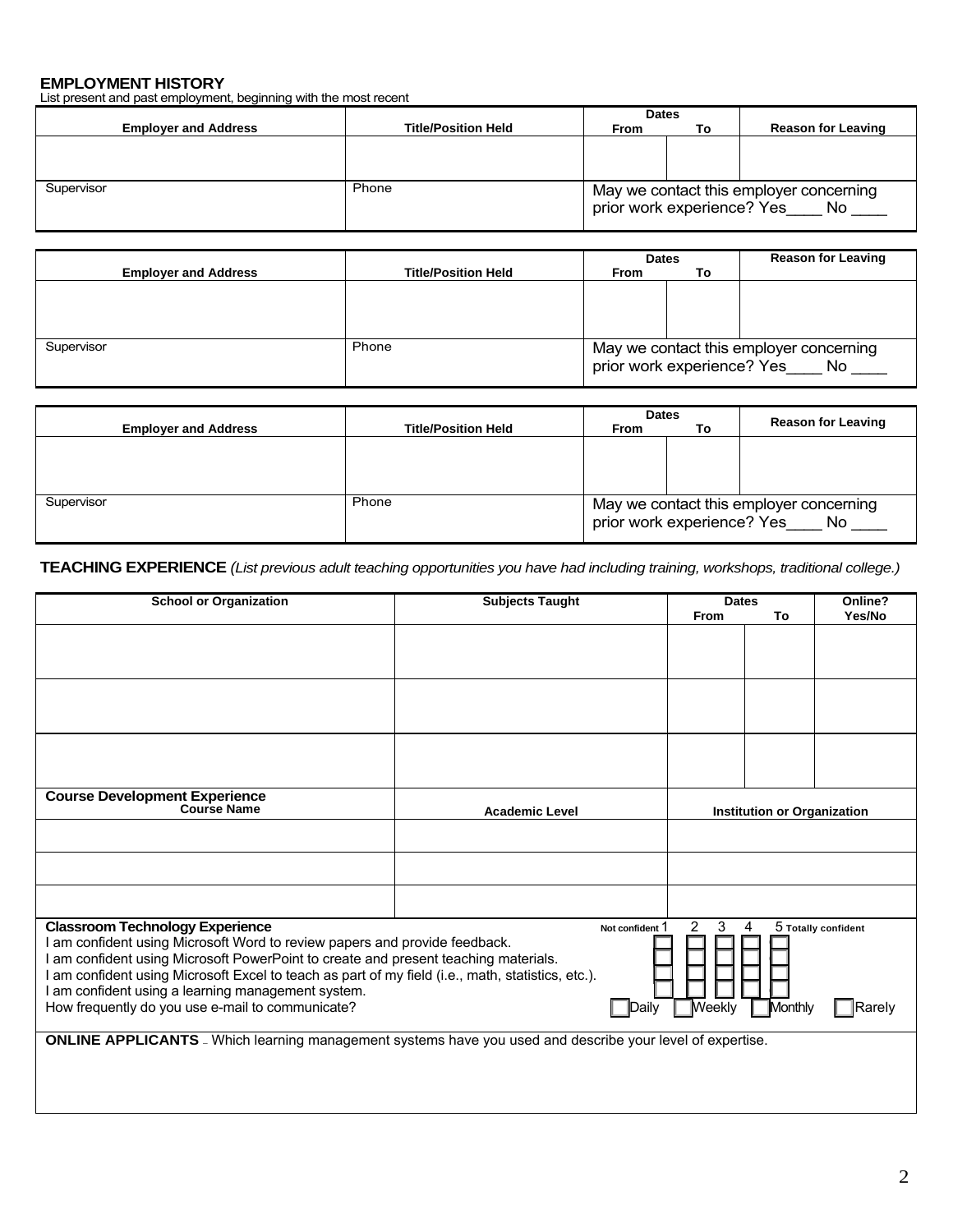| Professional Organizations:                                               |
|---------------------------------------------------------------------------|
|                                                                           |
|                                                                           |
|                                                                           |
|                                                                           |
|                                                                           |
|                                                                           |
|                                                                           |
| <b>Activities and Honors</b>                                              |
|                                                                           |
|                                                                           |
|                                                                           |
|                                                                           |
|                                                                           |
| Special Courses, Training, Certifications or Licenses (Are they current?) |
|                                                                           |
|                                                                           |
|                                                                           |
|                                                                           |
|                                                                           |
|                                                                           |
| Special Skills, Talents or Hobbies                                        |
|                                                                           |
|                                                                           |
|                                                                           |
|                                                                           |
|                                                                           |

#### **PROFESSIONAL AND PERSONAL REFERENCES**

*Please provide names, addresses and phone numbers for at least two persons who can serve as a reference for you to your professional work experience and one for your Christian background and character (current pastor or church leader preferred).* 

#### **A. PROFESSIONAL REFERENCE**

| NAME AND OCCUPATION |      | <b>DAYTIME PHONE</b> |            |                    |
|---------------------|------|----------------------|------------|--------------------|
|                     |      |                      |            |                    |
| <b>ADDRESS</b>      | CITY | <b>STATE</b>         | <b>ZIP</b> | <b>YEARS KNOWN</b> |
|                     |      |                      |            |                    |

## **B. PROFESSIONAL REFERENCE**

| NAME AND OCCUPATION |      | DAYTIME PHONE |     |                    |
|---------------------|------|---------------|-----|--------------------|
|                     |      |               |     |                    |
| <b>ADDRESS</b>      | CITY | <b>STATE</b>  | ZIP | <b>YEARS KNOWN</b> |

### *C.* **PERSONAL REFERENCE**

| NAME AND POSITION |      | <b>DAYTIME PHONE</b> |            |                    |
|-------------------|------|----------------------|------------|--------------------|
|                   |      |                      |            |                    |
| <b>CHURCH</b>     |      | <b>DENOMINATION</b>  |            |                    |
|                   |      |                      |            |                    |
| <b>ADDRESS</b>    | CITY | <b>STATE</b>         | <b>ZIP</b> | <b>YEARS KNOWN</b> |
|                   |      |                      |            |                    |

## **CHRISTIAN TESTIMONY AND PROFILE**

| Are you a Christian? Yes □ No □                                                                                                                                                                                                                                                                           |
|-----------------------------------------------------------------------------------------------------------------------------------------------------------------------------------------------------------------------------------------------------------------------------------------------------------|
| Are you actively involved in a church? Yes $\Box$ No $\Box$                                                                                                                                                                                                                                               |
| Name and location of the church Name and Location of the church                                                                                                                                                                                                                                           |
| Group or association with which the church is affiliated                                                                                                                                                                                                                                                  |
| Have you been ordained, licensed, or commissioned? Yes $\Box$ No $\Box$<br>Date and the contract of the contract of the contract of the contract of the contract of the contract of the contract of the contract of the contract of the contract of the contract of the contract of the contract of the c |
| If yes, name of ordaining church or agency:                                                                                                                                                                                                                                                               |
| Do you understand and embrace the USW Mission, personal responsibilities individual and initiative? Yes $\Box$ No $\Box$                                                                                                                                                                                  |

Do you understand and embrace the USW Mission, personal responsibilities, individual and initiative? Yes □ No □ (This information is located in the document "Our Mission.")